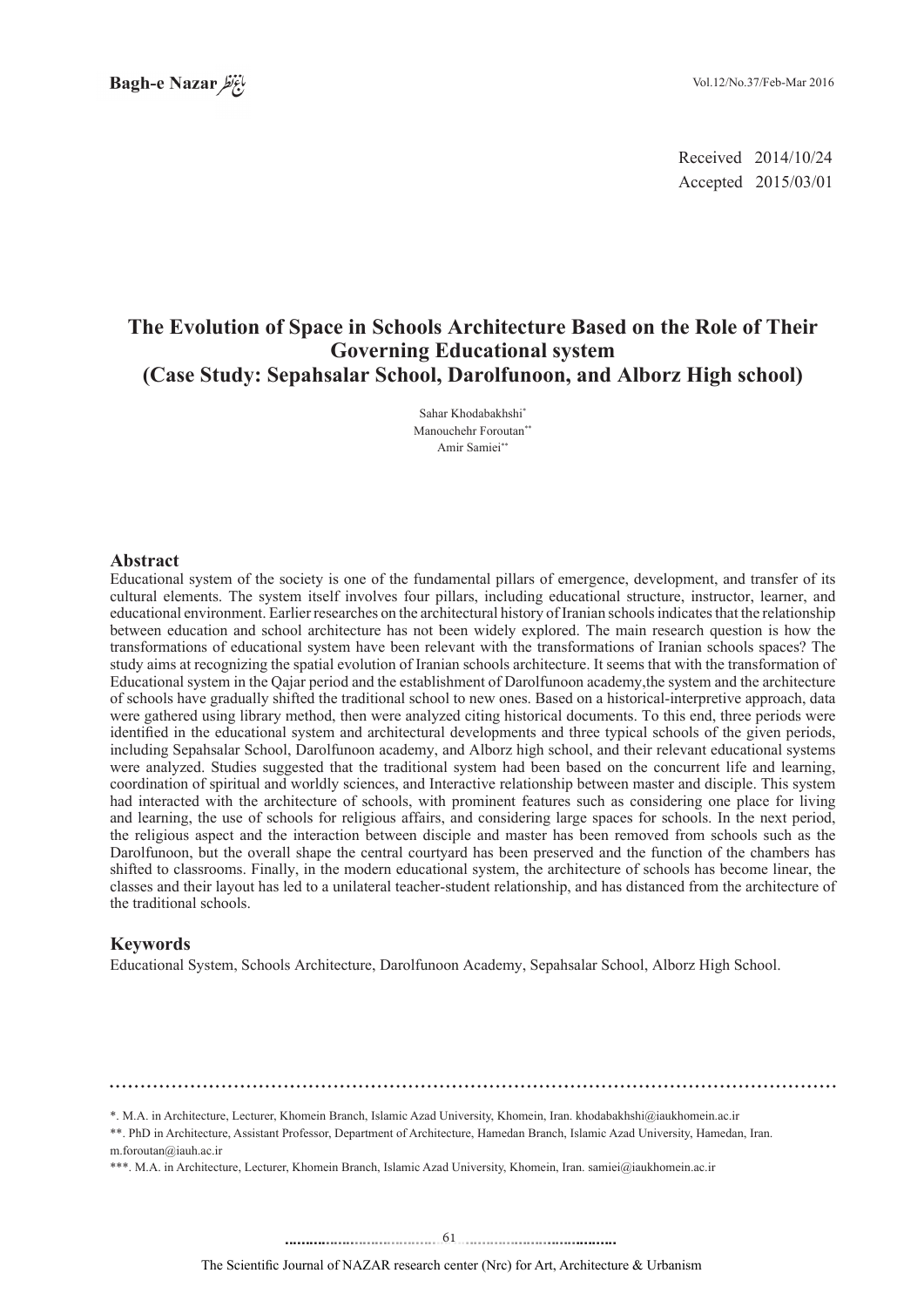# **Introduction**

The development of any educational space reflects the emergence of a professional activity in the society which performing it demands learning certain and programmed trainings. In other words, along with the social dividing of work and activities and the development of institutions and facilities, it is impossible to accomplish some works without receiving necessary trainings (Kiani, 2012: 118).

Based on the needs of the instructor and the learner, different typologies of educational environments have been provided, but nowadays, the most well-<br>known training space is known as school. Concurrent with the emergence of schools, the teaching approach has been transformed and taken a new shape. This paper attempts to separately examine the structure of educational system and environment (schools), then explores their relationships. Diagram 1, represents a perspective of the paper as well as the impressive and impressionable factors in achieving the goal. Literature review

As one of the most important Islamic architectural elements, school has been studied by many researchers. These researches have been categorized as follows:

• Those which have mainly dealt with Islamic architecture and devoted a part to schools, such as Helen Brand (2001). These have studied schools like other elements of Islamic architecture in the whole Islamic territory. In this regard, Pirnia and Memarian  $(2008)$ , have introduced it in the field of Iranian Islamic architecture.

• Others such as Soultanzadeh (1985), in his paper entitled "The History of Iran's schools from the Antiquity to the Establishment of Darolfunoon", have particularly investigated schools and reported the history of some features of existing schools or those which were documented in historical manuscripts. In another article entitled "Mosque-Schools of Tehran", Sultanzadeh (1999), has introduced these structures in Tehran. Molazadeh (2002), has prepared an encyclopedia of the buildings of Iran's current .schools

• The latter have dealt with the architecture or architectural components of one or more schools. For example, Savaqeb (1994), has studied Khan School in Shiraz or Zomorshidi (2009), has studied Sepahsalar School. More ever, Khani and his colleagues (2012), have comparatively assessed the architecture and the decorations of Ghiasieh Khargerd School and Isfahan's Chaharbagh School.

• All of these have only studied the school architecture

............................................................

and in some researchers such as Houshyari and School Typology in Iran Islamic Architecture", have colleagues  $(2013)$ , in an article entitled "Mosquebriefly explored the relationship between educational system and learning environment.

## **Bases of Education in Iran**

According to educational experts and Behavioral Scientists, Educational System consists of four bases: instructors, learner, educational structure and organization (including curriculum, teaching practices, methods of training, training process, etc.), and educational space. These are completely interrelated. Therefore, a deep insight into this interrelation is needed in order to understand the architecture of schools and the history of its transformations. This research attempts to study Iran's educational system, in its contemporary development milestones, along with the changes of educational space architecture (namely, schools).

The history of educational system can be dived into three periods:

• First, a period in which the educational system was completely dominated by seminaries, so that their students were directly or indirectly leading the Maktab1 system. This period has existed before the Qajar dynasty, thus it can be considered as the longest educational period

• Second, the next period began from the mid-<br>Qajar-when Iranians became gradually familiar with western civilization and culture. In this time, clerics and those who had been educated in West, alongside each other and sometimes together ran the system.

• Third, in the last period which started with the overlordship of Pahlavi the First and gradually spread throughout the country, clerics were completely excluded from the educational system and it was only ruled by those who had been educated in West. In this time, clerics were banned from involvement in any educational activity (Nasiri,  $2005: 122$ ).

## **Iranian educational system in the traditional (Period (First Period)**

In the early years and before the establishment of school, the higher educational system was remarkable in many respects. First, it was not an organized one and wherever a wise or a jurist sat, students were circling him and benefited from his knowledge, so the education was performed inits most natural way. Second, master and disciple were entirely free and the scholars were only seeking the essence of knowledge not a physical place for learning. Third,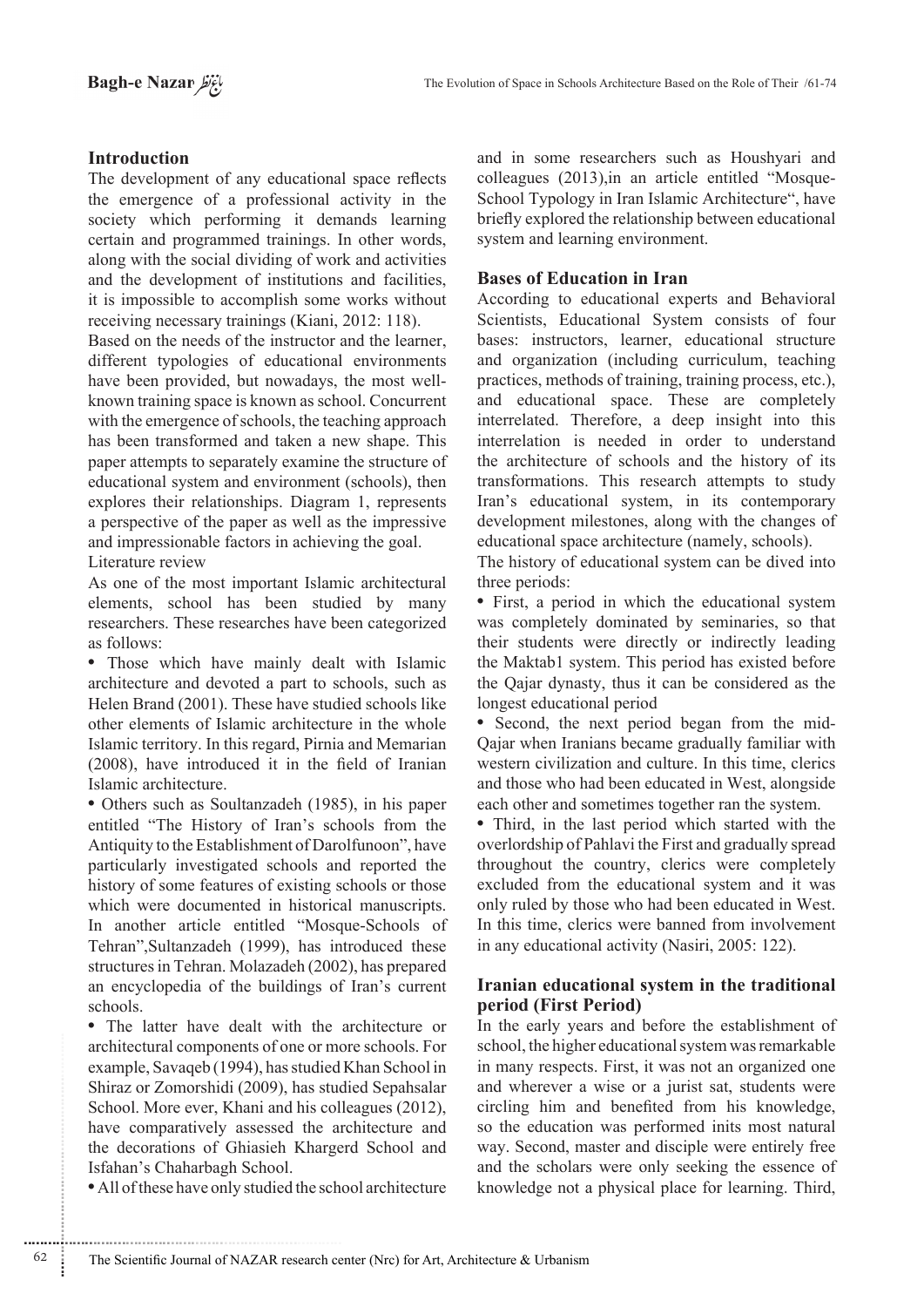this organization and the teaching approach were not normally developed and as more nations converted to Islam, the system became richer. Fourth, gaining a better understanding of Islam was the main goal of higher education (Dorany, 1997: 83). Three different educational system can be recognized in the upper mentioned periods which are as follows (Qodousifar, et al.  $2012: 39$ ): - Theoretical Trainings: these primarily developed for theoretical sciences such as theology and its branches, spherical astronomy, mathematics, and Medicalsciences. These trainings relied on the literature and lectures.

- Practical Trainings: these involved industry, business, and arts education and were based on training during the work of the artisan master.

- Spiritual Training: this training which was a composition of culturing and ethical education was prevalent among Sufis and Fetyan groups.

In the present paper, the focus is on theoretical training, but this does not mean that all these systems

were separated. In some cases such as medical sciences and astronomy, the theoretical training was associated with research and practical training.

Educational Sat'hs or Sections: Mainly, there were three theoretical traininglevels. "Mogadamat", "Sat'h" which is the equivalent of high school, and "Kharej" which is the equivalent of today's higher education (Dorany, 1997: 83).

Curriculum: Primarily, education in high schools had an Islamic goal. Thus, in the beginning of school emergence, the Quran and Hadith became the center of all educations. During the 10th century, various scientific fields, including different philosophical thoughts and attitudes, particularly pre-Islam philosophies, astronomy, chemistry, medicine, and music was taught in Shia schools. Medicine was taught not only in the schools, but also in the mosques (Durkheim, 1985: 31).

Teaching Practices and Methods of Training: School teachers were free in choosing the kind of education and its methods. Basically, the teaching practice in schools

Table 1. Types of teaching practices, learning processes, and studying methods in theoretical training. Source: http://ensani.ir.

| Processing        | These include methods that are used during the main process of education, the teaching-learning process and<br>study-research process                                                                                                                                                                                                                                                                                                                      |
|-------------------|------------------------------------------------------------------------------------------------------------------------------------------------------------------------------------------------------------------------------------------------------------------------------------------------------------------------------------------------------------------------------------------------------------------------------------------------------------|
| Lecture           | In this method, verbal presentation is been used for explaining and realizing subjects. This has a very long<br>history in the educational system of seminaries and was a prevalent method in the early days of Islam which was<br>frequently used by clerics and governors in mosques and pulpits.                                                                                                                                                        |
| <b>Exposition</b> | Exposition means writing, but writing is not an independent method. Nonetheless, it has a particular usage in<br>Kharej subjects. However, writing is an important component of all educational practices, but here, it exactly<br>concerned with writing Kharej lessons.                                                                                                                                                                                  |
| Hearing           | In the seminary, some students learn their lessons through hearing the subjects.                                                                                                                                                                                                                                                                                                                                                                           |
| <b>Debate</b>     | In this method, at least, two persons sit face to face and discuss scientific issues. The history of this method returns<br>to the time of Socrates, Greek philosopher, 470-399 BC.                                                                                                                                                                                                                                                                        |
| <b>Narration</b>  | Narration is a pillar of Islamic educational programs. Some think that paying great attention to narration, roots in<br>the nature of Arab intellect and the huge ability of this nation to remember the subjects.                                                                                                                                                                                                                                         |
| <b>Velitation</b> | In this method, the question is the starting point and the core of debate among scholars and themaster. The<br>students ask a question from the teacher, then he gives his answer. And the exchange of views, a conflict occurs<br>on the claim of the opposite side. The important point in this method is that both students and teachers are aware<br>of the educational purposes of the velitation and do not bring other motivations in this process. |
| <b>Disputing</b>  | Dispute roots in ancient millenniums. The base of this method is posing an antagonistic question and efforts from<br>the opposite sides to reject the views of each other.                                                                                                                                                                                                                                                                                 |
| Studying          | Traditional study method is seminary specific one.                                                                                                                                                                                                                                                                                                                                                                                                         |

...........................................................

.......... ....... ........ ........... ...... ....... ........ .......... ...........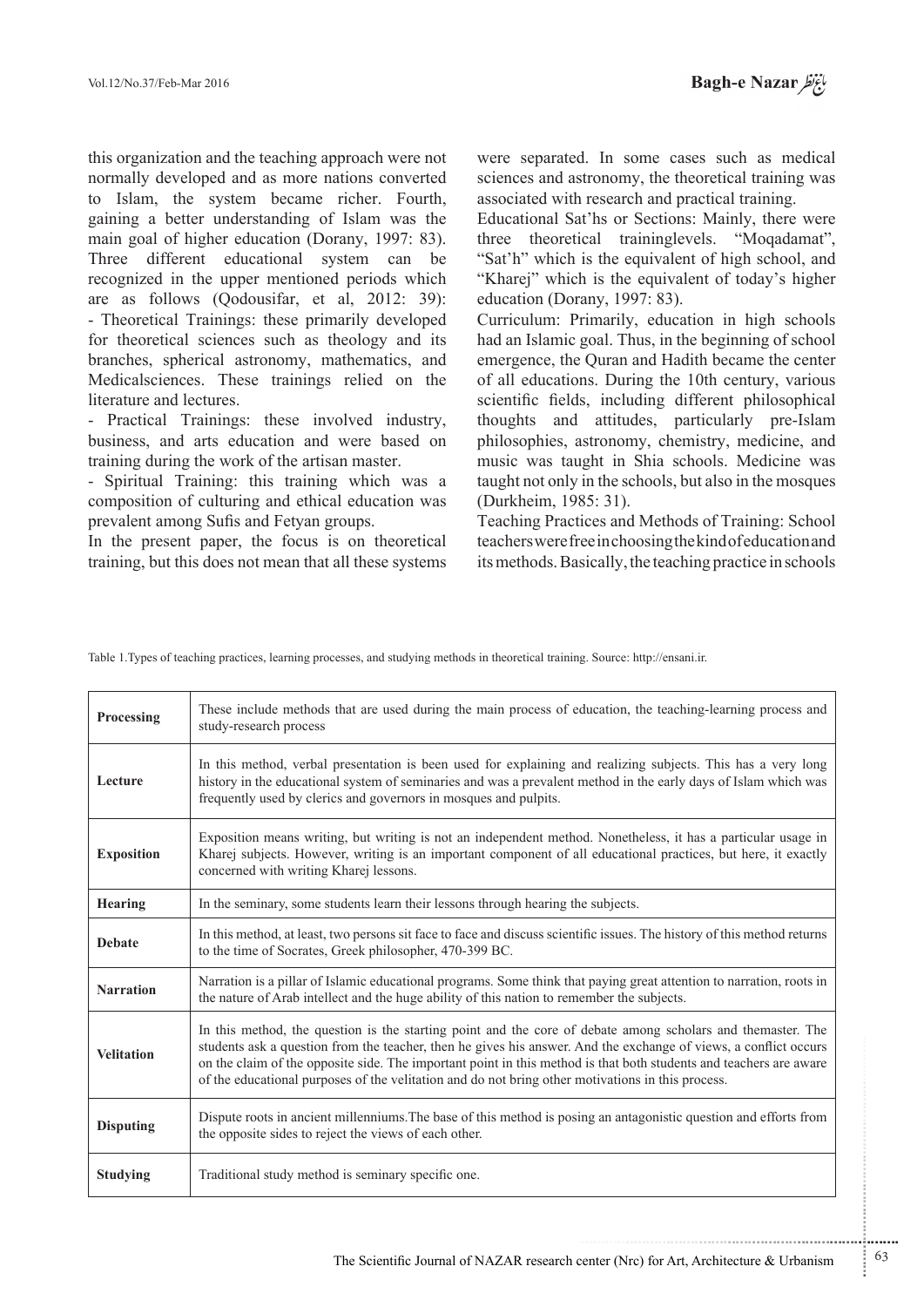was in the form of expositions of the teacher about a specific topic followed by a discussion took place between him and the students (Kardan, 1957: 1126). Table 1, presents a summary of theoretical lessons training methods. In most of these methods, a mutual interaction between master and disciple can be sensed (table 2).

According to Table 3, three different spaces, including mosque, Maktab, and school were used for theoretical training. One or more of theoretical training (Moqadamat, Sat'h and Kharej) were given in each of these places.

# **Iran's educational system during the (period (second period)**

With the beginning of the 19th century and the Russians massive violations to Iran, the Iranian government had to attract the support of a powerful European country to prevent such attacks. Therefore, Iran's relationship with Britain and France strengthened again. Among these, the presence of expert bodies of these two countries, following the bilateral agreements, contributed to the development of Iran and initiated reforms in the country. Despite this fact that most of the agreements were left unfinished after a short time, but its effects were very essential in transforming the educational system and familiarity with new educational methods as

well as new sciences (Kiani, 2012: 161). In the first half of the 18th century, important changes occurred in Iran, among which were the adaption of European modern education and the efforts of the kings and a number of the officials to develop it in the large cities of those days, and then in the smaller ones. Formally, this important event started with the establishment of Darolfunoon in 1852, but practically, its arrangements have been beginning since 1810 when two Iranian students were sent to Europe to study, although some school building was built a time before (Nasiri, 2005).

The educational style in Darolfunoon was quite modernized and European, and those who tended to learn Arabic and Persian languages, theology, and Islamic law had to register in traditional schools which were still responsible for these fields of education (D'Allemagne2, 1999: 218).

Darolfunoon was the first school that was established in Tehran in European style. It was built using the public funds and its arrangements were provided by Amir Kabir. This school was officially opened by Nasereddin Shah in 1851. At first, seven teachers from different European countries (including Austria, France, Poland, and Netherland) with several Iranian translators started working in it. It academic disciplines included infantry, cavalry, artillery, engineering, medicine, surgery, pharmacy,

Table 2. Types of teaching method in terms of the interaction of teacher and students in theoretical training. Source: http://ensani.ir.

| Samerai style<br>(disciple-centered)      | In this style, disciples are the focus of the discussion and the master is not the main lecturer, but at the end<br>of the session sums up the ideas and make his conclusions.                                                                                                                                                                    |
|-------------------------------------------|---------------------------------------------------------------------------------------------------------------------------------------------------------------------------------------------------------------------------------------------------------------------------------------------------------------------------------------------------|
| <b>Classic style</b><br>(master-centered) | In this style, master is the most active one and acts as a lecturer, but the disciples are less active.                                                                                                                                                                                                                                           |
| <b>Two-step style</b>                     | In this style, the lesson is taught in two sessions. In the first session, master presents the subject in the<br>master-centered style and disciples have less opportunity to ask questions. But the second session is<br>handled disciple-centered in order to provide an opportunity for the less talented ones to replenish their<br>findings. |
| <b>Collective research</b>                | In this style, there no common master-disciple relationship and some people choose a topic or a principle<br>of Islamic jurisprudence in a scientific meeting and investigate it, then share their findings and criticize the<br>opinions of each other.                                                                                          |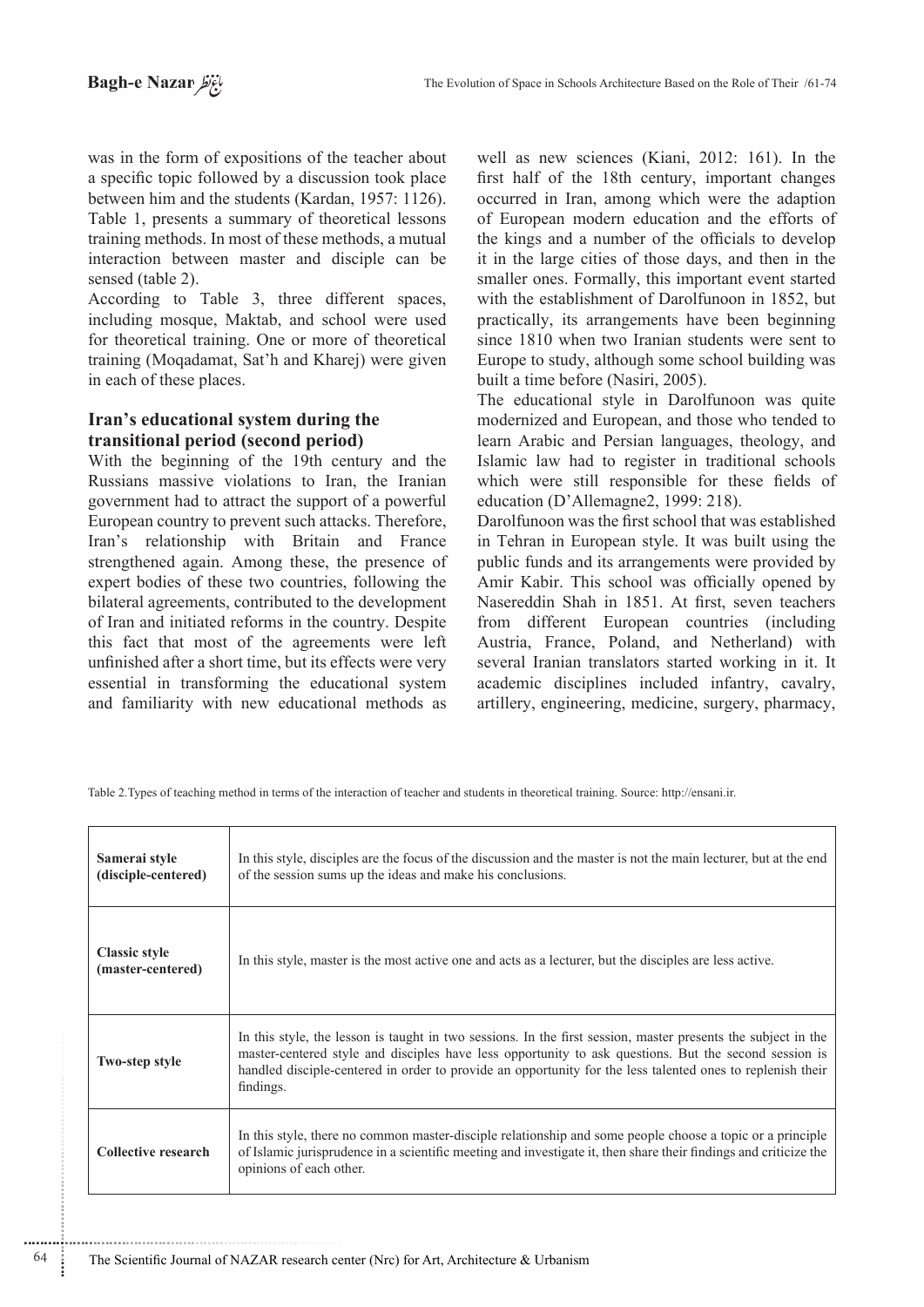Table 3. The relationship between educational elements and educational environments. Source: authors.

|               | Objectives                                                            | Organization<br><b>Educational</b>        | <b>Educational Program</b>                                                                                  | <b>Educational Practice</b>                                     | Emergence Quality                                                                                    | Curriculum                                                                                        | Trainer                                                                   | Learner                                                  | <b>Educational Level</b> | <b>Responsible</b><br>Organization |
|---------------|-----------------------------------------------------------------------|-------------------------------------------|-------------------------------------------------------------------------------------------------------------|-----------------------------------------------------------------|------------------------------------------------------------------------------------------------------|---------------------------------------------------------------------------------------------------|---------------------------------------------------------------------------|----------------------------------------------------------|--------------------------|------------------------------------|
| Mosque        | Fully<br>consistent<br>with the<br>objectives<br>of Islam             |                                           | Encourage<br>and<br>Educate<br>those who<br>converted<br>to Islam                                           | Create<br>circles of<br>teaching<br>and<br>training             | Educate the<br>converts<br>and<br>promoting<br>the<br>properties<br>$\sigma$ f<br>Mohammad<br>(PBUH) | Mostly<br>Ouran, Hadith<br>and Islamic<br>sciences<br>and<br>sometimes<br>worldly<br>sciences     | Prophets,<br>Imams,<br>their<br>students,<br>Gnostics<br>and<br>knowledge | The most<br>general<br>limitless<br>type of<br>education | Moqadamat<br>and Sat's   | Public                             |
| <b>Maktab</b> | Read.<br>write and<br>understand<br>the rules of<br>religion          | Has no<br>specific<br>organization        | No limits<br>regarding<br>age,<br>duration of<br>education.<br>beginning<br>of<br>education<br>and, $\dots$ | Individual<br>verbal,<br>and<br>memory-<br>centered<br>teaching | Children<br>graduating<br>from<br>mosques<br>and the<br>plurality of<br>students                     | Ouran,<br>Hadith,<br>Figh and<br>calligraphy<br>and literature                                    | Clerics and<br>tutors                                                     | The<br>children<br>of the<br>rich and<br>the public      | Moqadamat                | Public                             |
| <b>School</b> | Familiarity<br>with<br>intellectual<br>and<br>traditional<br>sciences | Organized<br>and<br>relatively<br>regular | Order<br>starting<br>date and<br>duration of<br>study                                                       | Teacher-<br>centered.<br>based on<br>sources<br>and books       | Response<br>to specific<br>needs of the<br>society and<br>being more<br>specialized<br>sciences      | Ouran,<br>Hadith,<br>interpretation,<br>mathematics.<br>logic,<br>philosophy,<br>and<br>astronomy | Scholars.<br>jurists, and<br>scholars                                     | Desciples<br>and<br>young<br>scholars                    | Sat'h and<br>Kharej      | Governmental                       |

mineralogy, etc. Darolfonoon courses could be considered as a combination of theoretical and applied lessons in high school and university levels. Its graduates who were often from aristocratic families had obviously gained higher posts  $(Zamiri, 1994; 158)$ . Table 4 presents the four main pillars of the modern system of education in Iran, in particular the Darolfunoon, and its feedback from the society. According to Eiravani  $(2014)$ , this period is the preparation era of modern educational system in Iran. It coincided with reformistic efforts of Abbas Mirza in modernizing the army and dispatching students to Europe (1791), Amiri Kabir in establishing Darolfunoon (1851), and Mirza Hassan Roshdiyeh in establishing the first modern primary school (1888). The establishment of missionary schools are also a symbol of modernization in Iran.

Characteristics of the education system in this period

can be summarized as follows:

• The addition of new sciences, foreign languages, and non-religious lessons to the course;

• Introducing school as a non-governmental phenomenon;

Supporting women's groups and religious minorities:

• Introducing school as a base for intellectualism toward the Constitutional Revolution (table 4).

Iranianeducation system in modern times (third period) With the rise of Pahlavi 1 stand the occurrence of changes in political regime during 1927, initial attempts was made to make education a public one and to realize the practical rule of government over education (Seddigh, 1968; Mohammadi & Ghaini, 2002) and led to the creation of a centralized educational system. The characteristics of the educational system in the field of education, which was later renamed

.......... ....... ........ ........... ...... ....... ........ .......... ...........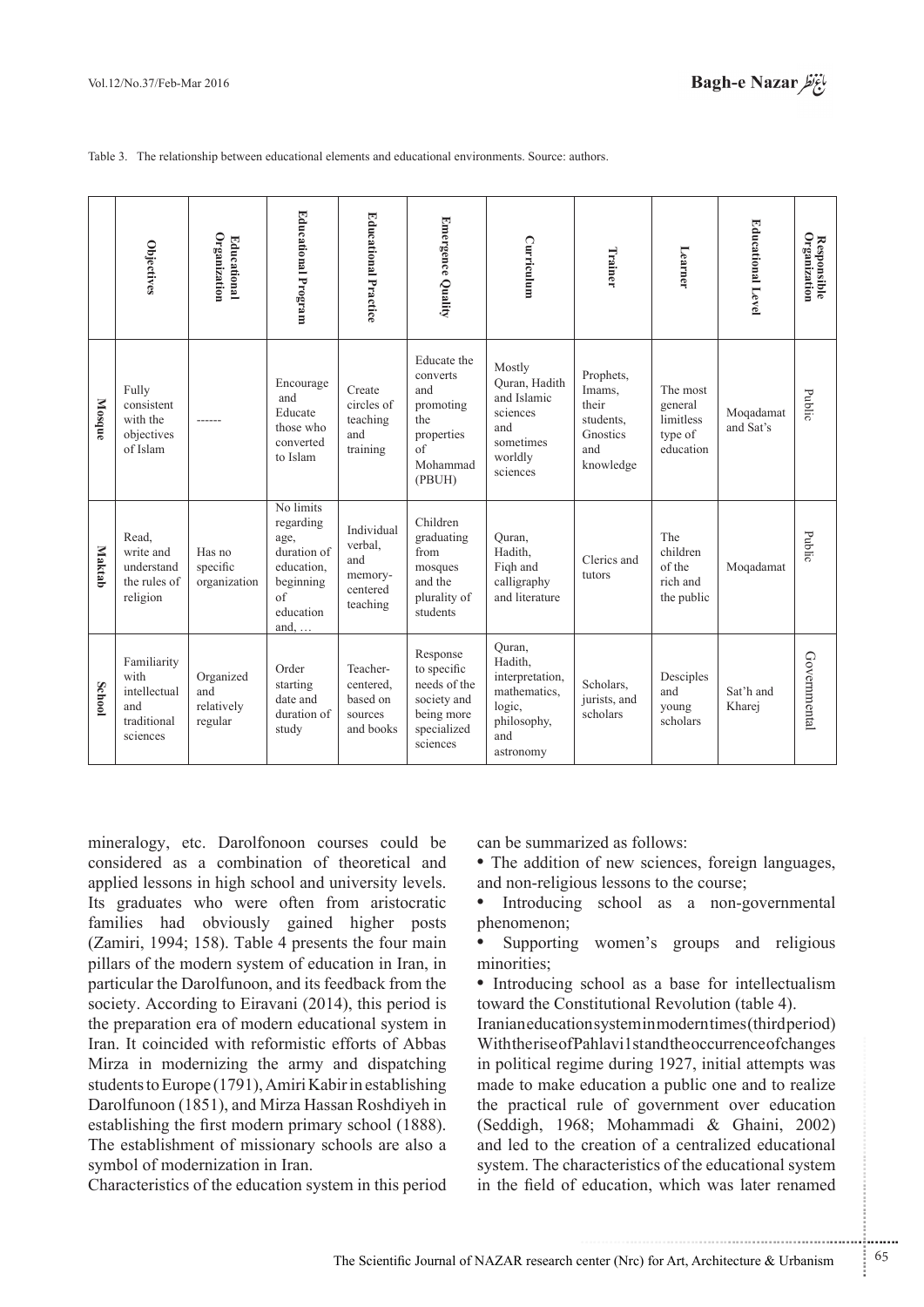Table 4. Characteristics of the educational system during the transitional period. Source: authors.

|                                                                                | <b>Trainer</b>                                                                      | Learner                                                              | <b>Educational System</b>                                                                                             | <b>Educational</b><br><b>Environment</b>                              |
|--------------------------------------------------------------------------------|-------------------------------------------------------------------------------------|----------------------------------------------------------------------|-----------------------------------------------------------------------------------------------------------------------|-----------------------------------------------------------------------|
| <b>Modern Educational</b><br>System at the<br>Beginning of the 19th<br>Century | Foreign advisers<br>and teachers as<br>well as those who<br>have educated<br>abroad | Troops, in<br>particular soldiers,<br>and those who wish<br>to study | The transformation of<br>educational system and<br>familiarity with modern<br>educational methods and<br>new sciences | An environment<br>retrieved or<br>imitated from<br>traditional school |

as "Culture", during the reign of Reza Shah, are as :follows

• Compulsory unveiling of girls and female teachers to attend the classes.

• he removal of religious education from primary schools (Hosseini Rooholamini, 2005: 92).

• The Establishment of mixed schools for the first time since 1933 (Hosseini Rooholamini, 2005: 141).

• The establishment of new educational programs such as the Scout Organization and sports by American and Iranian teachers. Dr. Jordan, chief of the American College (Alborz High School) was active in this area (Mokhtari,  $1947: 271$ ).

• The establishment of the Academy (Literature) and the Conservatory of Music (and struggling with religious sanction of music) in 1935 (Mokhtari, 1947: 271).

• The establishment of Thought Development Organization in 1939 which through the national program of Curriculum Reforming and Standardization was assigned to more efficiently foster patriotism and monarchism in textbooks of primary and secondary schools (Darbeiki, 2003: 176).

#### The architecture of Iran's traditional schools

History of schools: the educational environment in Iran was mainly Islamic. "In short, school can be defined as an institution for higher education in which, traditional Islamic sciences (including Hadith, Interpretation, jurisprudence, etc.) are taught. It was an answer to specific needs of the Islamic society. It was designed to be used by a completely innovative institution (Hillenbrand 3, 2000: 173). In this time, education was informally divided among Maktabs, Mosques, and seminaries. Therefore, maktabs developed along with seminaries and indeed

............................................................

served as the primary course for entering seminaries (Dorrany, 1997: 71).

Apart from the mosque whichhas long been used as an important center of education, particularly in the fourth century, creating special places, named schools, for teaching religious and literary sciences became common Iranians preceded all other Muslim nations in creating such places (Safa, 1959: 265). Many researchers (for example, Hattstein4 and Deliu5, 2011: 362; Petrushevsky6, 1975: 101; Hillenbrand, 2000: 214-215) consider Khorasan, in particular Neishabur, as the origin of oldest schools of the Islamic world and assume Buddhist architectural sets in eastern Iran and Khorasani House as architectural roots of schools. The peak of school building was during the reign of Seljuks and by the efforts of Khajeh Nizamolmulk (Kasaie, 1995: 93). Nizamiyeh School which was built by Nizamolmulk in Baghdad became a milestone of school building in the whole Islamic world. Unfortunately, nothing has remained from this school to make researchers able to investigate its spatial anatomy. To this end, only some structures of Khargard School remained erected which its Kofi inscription involves the name of Nizamolmulk, thus it is assumed to be one of Nizamiyeh schools (Hillenbrand, 2000: 236).

These schools were socially rated in a high-level position alongside with other scientific and research centers, such as hospitals and observatories. According to Varjavand (1977), after selecting Maragheh as the capital of Iran, due to high scientific demands or the encouragement of KhajehNsireddinTusi, Iranian great scientist, Maragheh Observatory, one of the most prestigious research centers in the world. was built in 1257. The results of researches done in this scientific center were published in 1264 in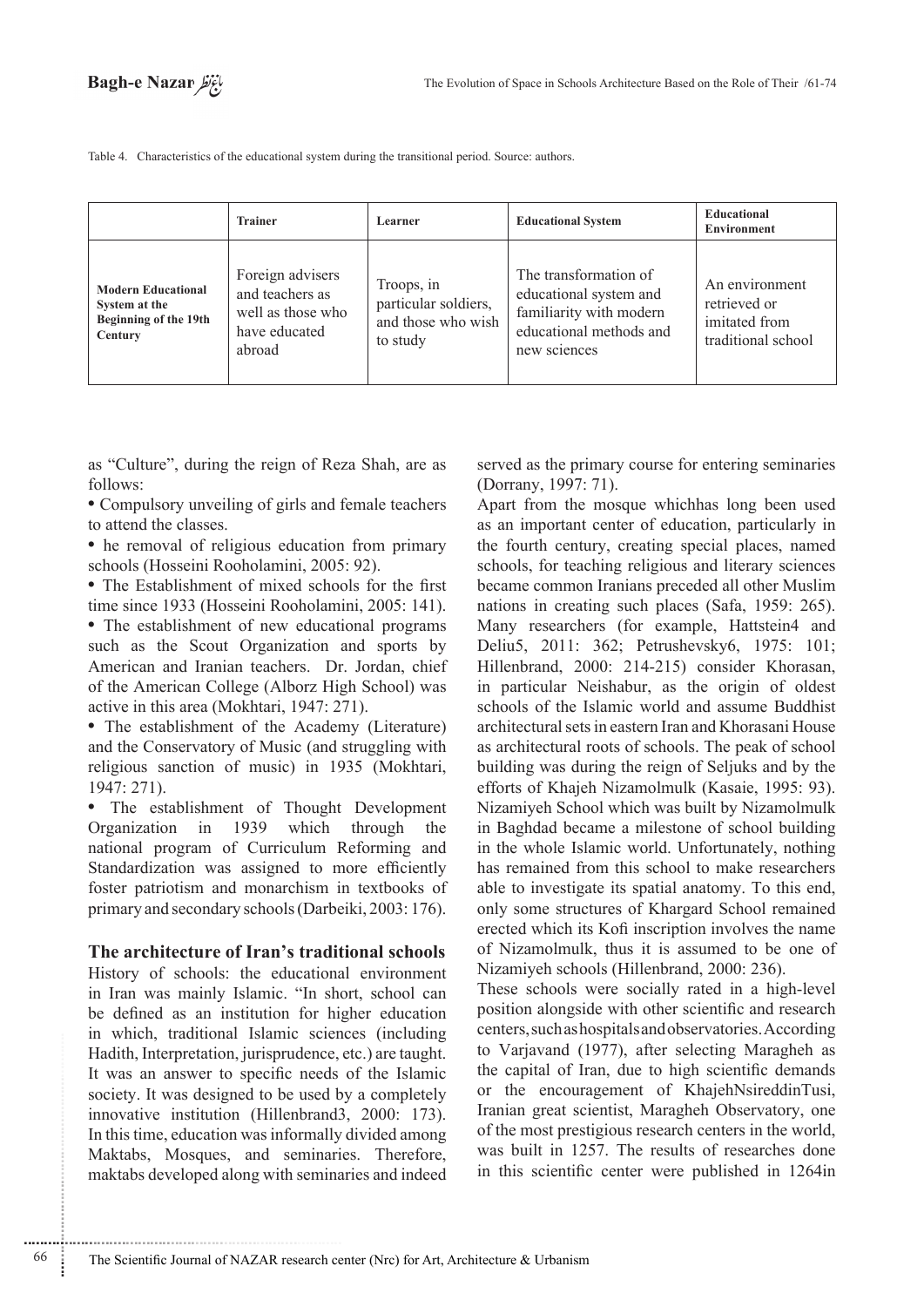a book called "Zij7 Alikhani" (Internet Website: http://museum.tbzmed.ac.ir). According to relevant researches, an educational and research complex can be tracked at the site of Maragheh Observatory which was consisted of:

• The central tower of the observatory and its affiliated astronomical units

• A school to train young researchers in fields such as mathematics, physics, light, astronomy, etc.

• An impressive library with about four hundred thousand books and references

• Resorts for professors and researchers (Varjavand, 1977: 143).

In the beginning, the school was a room in teacher's house which, of course, was used as a place for students to study, not to sleep (Hillenbrand,  $2001: 173$ ).

With the development of education and building more schools for training, other elements were added to this learning environment. The spatial-functional elements of schools included chamber, classroom, library, mosque, servant rooms, and Toilets (Kiani, 2012: 136).

Initially, in four porches Mosques, each porch was assigned to teach one of the Sunni sects (Pirnia and Memarian,  $2008: 346$ ). The placement of spatial-functional elements was so that surrounded the central courtyardin four directions. The shape of this yard was a stretched rectangular or nearly a square one (with corners or chamfer angles).

School entrance was located in one side of an axis which intersected the two sides and the center of the rectangle. The space which was located at the other side of the above-mentioned axis (in other word, in front of the entrance), was used for a function other than a chamber (such as dome, prayer room, classroom, library, or a large veranda which served as a mosque or classroom).

Another group of schools had four verandas, two of them were intersecting the entrance axis. The other schools had two distinct areas, instead of porches, with larger craters than chambers located on both sides on both sides of the perpendicular entrance. These spaces which sometimes had patios, were often used as classroom, prayer room, or even library  $P^T$  (Pirnia and Memarian, 2008: 138). Before the arrival of modern education, the architectural characteristics of the schools were tangibly so close to those of mosques, and in some element, such as decoration, was exactly the same.

#### **Architecture of modern schools in Iran**

Table 5. summarizes the history and educational

features of Anoshirvan Dadgar High School, Firouz Bahram High School, and Jeanne d'Arc High School to represent the transformational period of the educational system and architecture.

#### **Case Studies**

Among the schools built in these three periods, three prominent oneswere selected for this study:

• Sepahsalar School and Mosque as an indicator of Tehrani style (after Esfahani style)

• Darolfunoon is the starting point of the modern educational system replacement. it is a mixture of a relatively modern educational system with relatively traditional place and space

• Alborz High School is the symbol of existence and development of the modern education system which marks a new chapter in designing educational environments. The American College of Alborz is a clear example of the style of the school building based on the educational system at the late Qajar and early Pahlavi. This style has been observed in the majority of schools built at that time. Ease of access to observative and library resources, were among the influential factors in selecting the above-mentioned samples.

#### The analysis of traditional and modern **educational environment**

History and profile of Sepahsalar mosque-school (martyr Motahari High School)

Two years before his death, Mirza Hossein Khan Sepahsalar, spent his personal assets and income from property inherited from his father to build a school and a mosque in 1878. During the construction process, sometimes he personally supervised the construction work. Sepahsalar School-Mosque which was fundamentally built with a wide space and a luxurious superstructure is considered as the first and the largest mosque-school in the capital. Building large terraces on the upper floor is one of the key features of the Sepahsalar mosque space of the. This mosque is actually one of the greatest innovations of Qajar architectural style. The school yard is 61 cubits long and 60 cubits wide which is surrounded by 60 chambers in two floors.

Religious disciples were residing in these chambers (Mashkouti, 2009: 114). Between the four sides of the yard, four tall porches were built facing each other. One of these porches is called "Maqsurah8" which faces the Oibla. Most chambers have a small porch at the entrance, a space consisting of three main parts, and a closet. The closet serves as a variable

.......... ....... ........ ........... ...... ....... ........ .......... ...........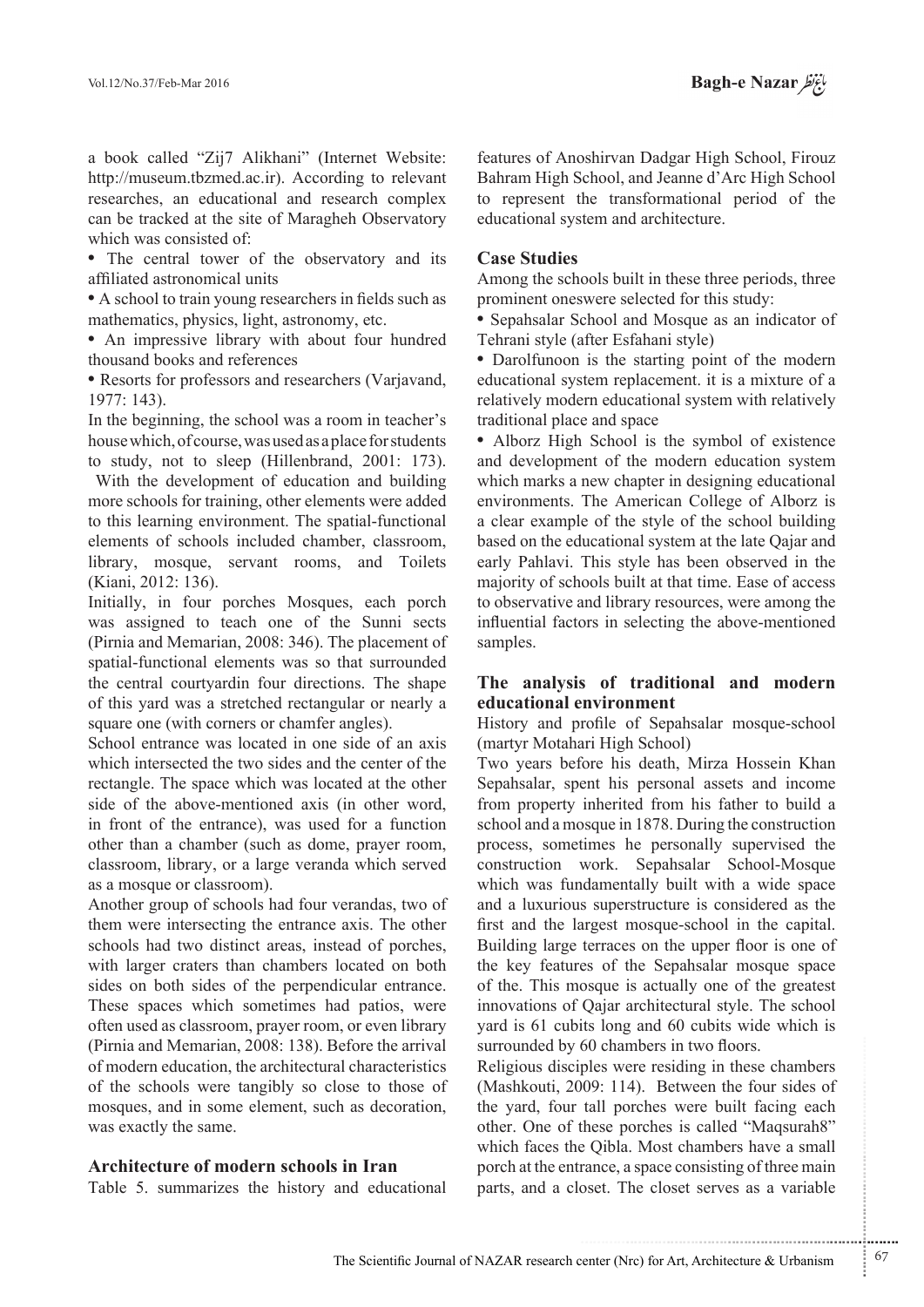

Table 5. The architectural features of the first modern schools in Iran. Source: authors.

| <b>School Name</b>                        | <b>Introduction and</b><br><b>History</b>                                                                                                           | <b>Prominent Feature</b>                                                                                                                                                                                                                                                                                                                              | Educational<br>System                                                                                                           | <b>Building Plan</b> |  |
|-------------------------------------------|-----------------------------------------------------------------------------------------------------------------------------------------------------|-------------------------------------------------------------------------------------------------------------------------------------------------------------------------------------------------------------------------------------------------------------------------------------------------------------------------------------------------------|---------------------------------------------------------------------------------------------------------------------------------|----------------------|--|
| AnoshirvanDadgar<br><b>High School</b>    | According to the<br>inscription, the<br>building was built<br>by a Zoroastrians<br>compatriot in 1926.                                              | The formation of the<br>buildingis based on<br>a longitudinal axis in<br>the direction of East<br>and West with a length<br>of 76 meters. Two<br>northern-southern arms<br>on the both sides of the<br>building are responsible<br>for the stability and<br>sustainability of it.                                                                     | The school's<br>educational<br>system was based<br>on the modern<br>education system<br>prevailing in<br>Europe at the<br>time. |                      |  |
| <b>Firoz Bahram</b><br><b>High School</b> | This school was built<br>in 1932 in memory<br>of one of the children<br>of Zoroastrian<br>compatriots on the<br>land of Zoroastrian<br>Association. | The building has<br>a rectangular plan.<br>The impact of Qajar<br>architectural style, due<br>to the short time<br>interval<br>with the reign of<br>Pahlavi, is evident on the<br>building, especially the<br>facade. The building has<br>three northern, southern,<br>and eastern facades<br>which were designed<br>according to mirroring<br>style. | Modern<br>educational<br>system                                                                                                 |                      |  |
| Jeanne d'Arc High<br><b>School</b>        | The building was<br>founded in 1931 by<br>foreign missionaries<br>in Iran.                                                                          | The building style is<br>an eclectic one. The<br>use of applied, free and<br>eccentric planning that<br>had been drawn from<br>European architectural<br>ideas, has benefited from<br>Iranian architectural<br>forms, components, and<br>elements.                                                                                                    | The educational<br>system was<br>derived from the<br>system prevailing<br>in France.                                            |                      |  |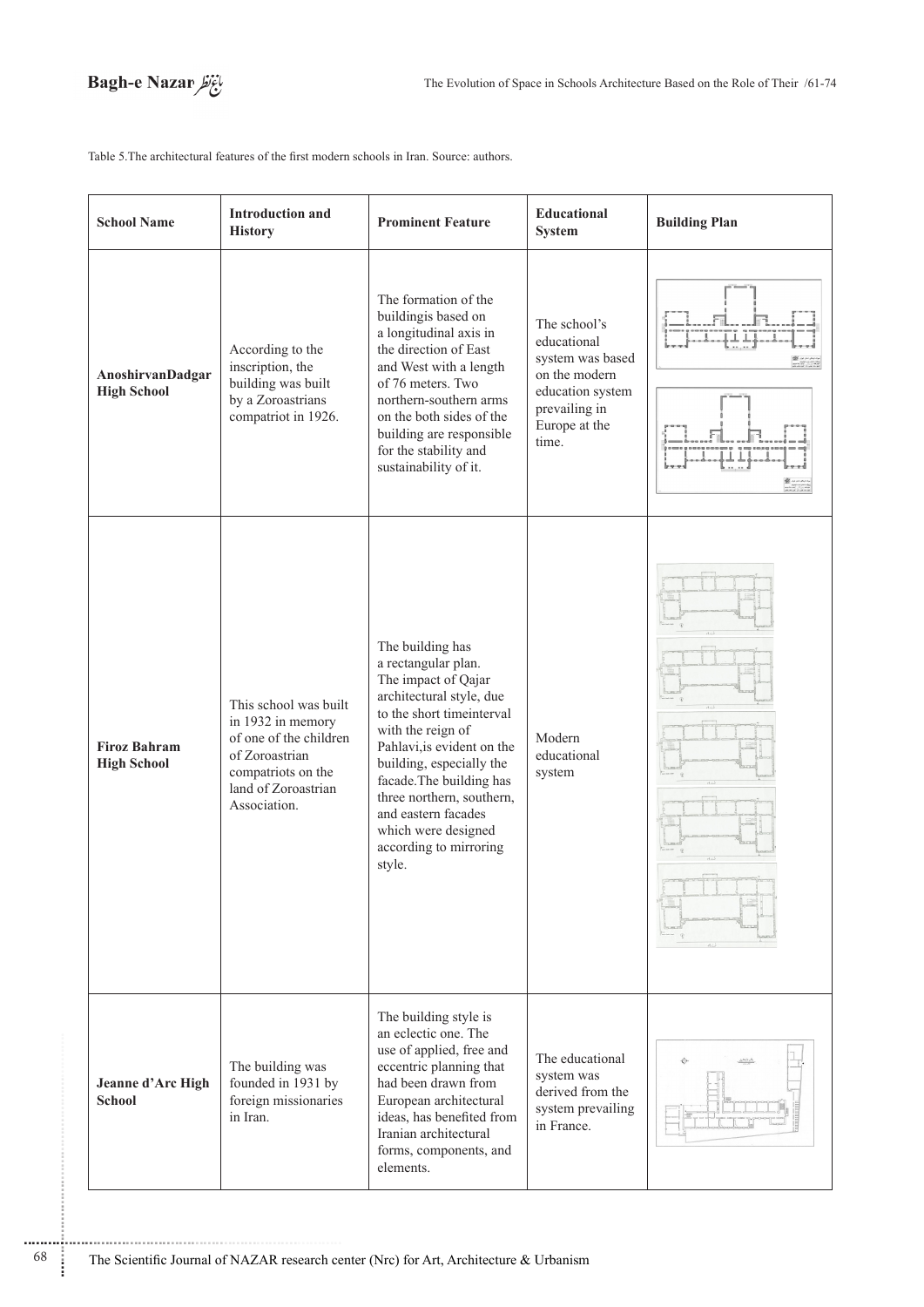room which is located in the quoin of the land and in the spatial hierarchy, it is considered as the most private part of the chamber. Several Shabestans 9 and schools have been built on both sides of the porches and beyond the chambers (Bani Masoud, 2009; 113). History and profile of Darolfunoon School

Darolfunoon was the first prominent building which was built in Tehran during the reign of Nasereddin Shah. This school was designed in 1849 by Mirza Reza Mohandsbashy (Qobadian, 2013: 68). Darolfunoon established a solid bridge between Iran and European nations and modern civilization. Therefore, its establishment in 1851 could be considered as a milestone in the history of Iran's education.

This school, as the first educational institution which was built by the government in the European style, has demonstrated the increasing understanding of the necessity of educational reform as a part of broader reforms (Bani Masoud, 2009: 115). Generally, the building plan of Darolfunoon which was prepared by Mirza Reza Mohandes bashy consisted of a foursquare building surrounded by 50 square rooms, each of which had 16 m10 area. There were large porches in front of these rooms and several poles were erected which were innovatively molded and glided. On the north side, there was a wide yard and several large and small rooms were built which were dedicated to the departments of music and military. Furthermore, beyond the classrooms, there were candle making and pharmaceuticals workshops and a publishing house to publish the needed textbooks.

In the map of Krziz 11, Darolfunoon is located north East of Golestan Palace. In this map, the plan of the school is in the form of a yard. Two rooms were located on the northern axis and the southern part of the yard is separated by a hallway from the building. Although, like the plan of all schools built in Esfahani style, the plan of Darolfunoon is a central vard, but its architectural elements is different from the surrounding buildings. According to the remaining images of this school, except spiral pedestals (similar topillars of the Zandiehage in Shiraz) beside the classroom, no evidence of Iran's past architectural decorations is seen at this school. Instead, realistic images of man, plants, and European structures is observed. Also, noogee arch is seen at the body of the building and all the arches are in the form of semicircle which is a mimic of the western neoclassical style which was prevalent at that time in Europe. Scalloped capitals of the Safavid and Zandiyeh era

were replaced with semi-carnitine capitals. The school watch (the western element) was installed on the northern axis. Given the foregoing, the plan of Darolfunoon is similar to that of traditional schools of Iran with features such as the central courtyard and the emphasis on the main axis. But the Facade of the school involves Western symbols and architectural elements. Therefore, the layout and the physical body of this school is a combination of Esfahani and western neoclassical style (Qobadian, 2013: 70).

## **History and profile of Alborz High School**

Alborz High School is located at the intersection of Hafiz and Inqlab streets in Tehran. In terms of scientific level and educational facilities, this high school has always been among the Iranian best schools in the era of the Pahlavi. This school which was initially founded by the Americans, was known as the American College.

In 1918, Mrs. Harry Moore came to Iran and built a boarding dormitory called the "Hall of Lincoln" and a clinic in the lands of Alborz High School. These two buildings were out of any architectural value, and were later destroyed. At the same time, At the same time, in the south of Dr. Jordan's house, one of the first directors of educational institution, the first official building named the Sciences Building, which was also known as "McCormick Hall was built. More ever, another building was constructed to accommodate staff. Dr. Jordan's house which was located a bit higher than this location was later destructed.

The central building of Alborz High School was among the first structures designed by Nikolai Markov in Iran12. This building is located on the main axis of the site entrance. The building plan of the high school does not look like that of traditional schools plans.

This plan is a stretched rectangle which has two rectangular maneson the two ends of it. The entrance is in the middle the building and has formed a cube out of the main body of the building.

The building has a basement and two floors above it. The vestibule roof in the middle of the building. forms a large circle in front of the entrance which is open to the upper floor. All entrance stairs and access to the top floor and the basement stairs are located on the front axis. On both floors, the classrooms are located on the south side of the main corridor in the building. Large halls have been located at the end of two manes in both sides of the building. Plans of ground floor and first floor are quite symmetric,

.......... ....... ........ ........... ...... ....... ........ .......... ...........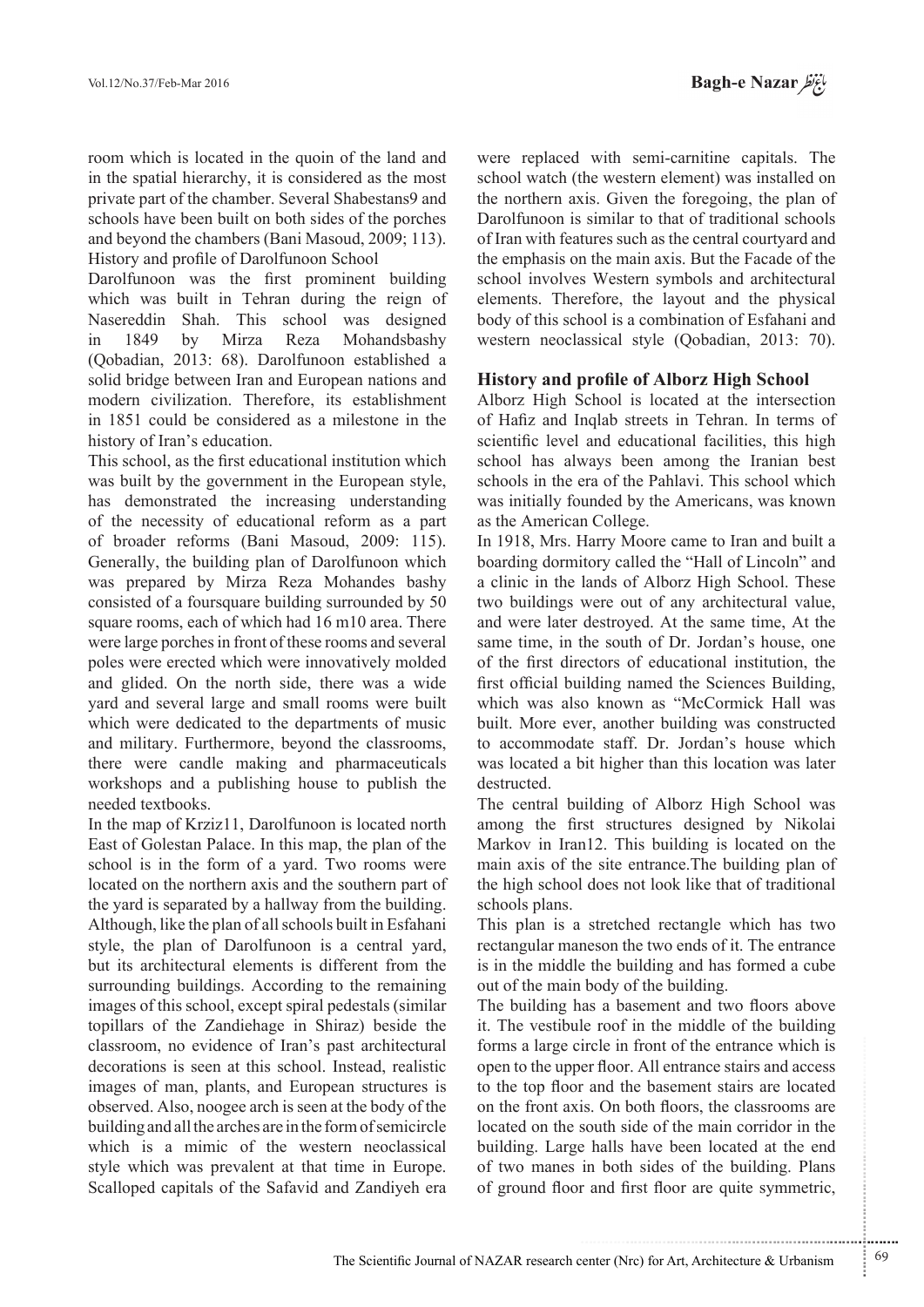though it can considered as a neoclassical plan. But unlike the plan, all Facades of this building has been designed following the Esfahani style. The arches are all ogee ones. Beautiful Rasmi-bandis13 have been provided overhead the entrance of the building. Roof cover is in the form of a gable which is mounted on wooden trusses (Qobadian, 2013: 143-144).

One of the key characteristics of Markov's works is his tendency toward Islamic-Iranian architectural exhibited in the design of Alborz High School. forms and methods and this tendency is well-The stretched symmetric volume of the school and its entrance is a reminiscent of the Islamic monuments and this similarity becomes more evident when one watches it right along the porch-like entrance of the building. The portal and the two towers surrounding it are reminiscent of Islamic castles (Bani Masoud, 2009: 200).

# **Discussion**

According to the specifications mentioned in the literature, the impacts and comparative interactions between the educational system and environment of these three examples can be described in the following table.

The relationships among education process, learning and teaching methods and the architecture of Darolfunoon educational environment

In Darolfunoon, teachers were foreigners or those who had studied abroad. The change in education method and the shift to western educational system was the result of these teachers' efforts. Each teacher was responsible to teach only one field. The general attendance of students and military forces increased dramatically in the school. Education shifted from generalization toward specificity.

The evidence supporting this issue is the existence of a special class in its special name, such as "Engineering Room" (Dorani, 1997: 130). Materials that were taught in Darolfunoon included a combination of theoretical and applied courses at secondary and university levels (Zamiri, 1994: 158). Course material have become more specialized and applied sciences had been included in the courses. Given the above-mentioned features, the desire for public education has increased the number of students and this rise should be proportional to the density of learning environments. Another issue was the education level of students who were initially taught in one class, and later because of differences in their literacy and understanding, the classes were separated (Pollack, 1989: 211). The sciences have become

more specialized. The main courses consisted of cavalry, engineering, mathematics, cartography, mineralogy, physics, chemistry, pharmacy, medicine and anatomy, surgery, history, geography, and foreign languages (Adamiyat, 1969: 348). Various course materials and practical courses, in particular, led to the creation of new spaces, such as laboratories and workshops, in the school.

The relationships among education process, learning and teaching methods and the architecture of Alborz High School educational environment

Teachers become government employees. The presence of domestic and foreign teachers in the collegeis done under continuous supervision of Ministry of Education. Modern education and replacing it with traditional style is being promoted. Students enter the college after passing the entrance test. Sometimes students study in boarding schools. Students from every social background have the ability to enter school.

Choosing the favorite field of study is among the positive points of this school. The relevance of education with the needs of the society is a prominent feature of Alborz High School.

The management style of Dr. Jordan and the arrival of American educational system lead to a 12-year educational period. Sports classes are included in the curriculum. Courses become more specialized than Darolfunoon. The difference in Lessons of each educational course leads to greater diversity in the curriculum. Preparing students to enter universities is among the benefits of Alborz High School and its modern educational system.

The new system of education, diversity of teachers, several separate spaces, official teachers, and continuous presence lead toan inflexible disciplinary system and this in turn, is reflected in the architecture of the building. The combination of modern and traditional educational system creates spaces with classical Iranian-European architectural style. Boarding students need to have dormitory. Accessories such as library and dining halls for regular and boarding students are added to the building (Adamiyat,  $1975: 87$ ). Exams and selection serve as an entry sieve. Talented students need less supervision, therefore the arrangement of the building space shifts from central courtyard to linear one (Ibid: 91). Modern education, the ability to continue education in graduate schools, 12-year educational period, and different teachers and materials in every course require a special space.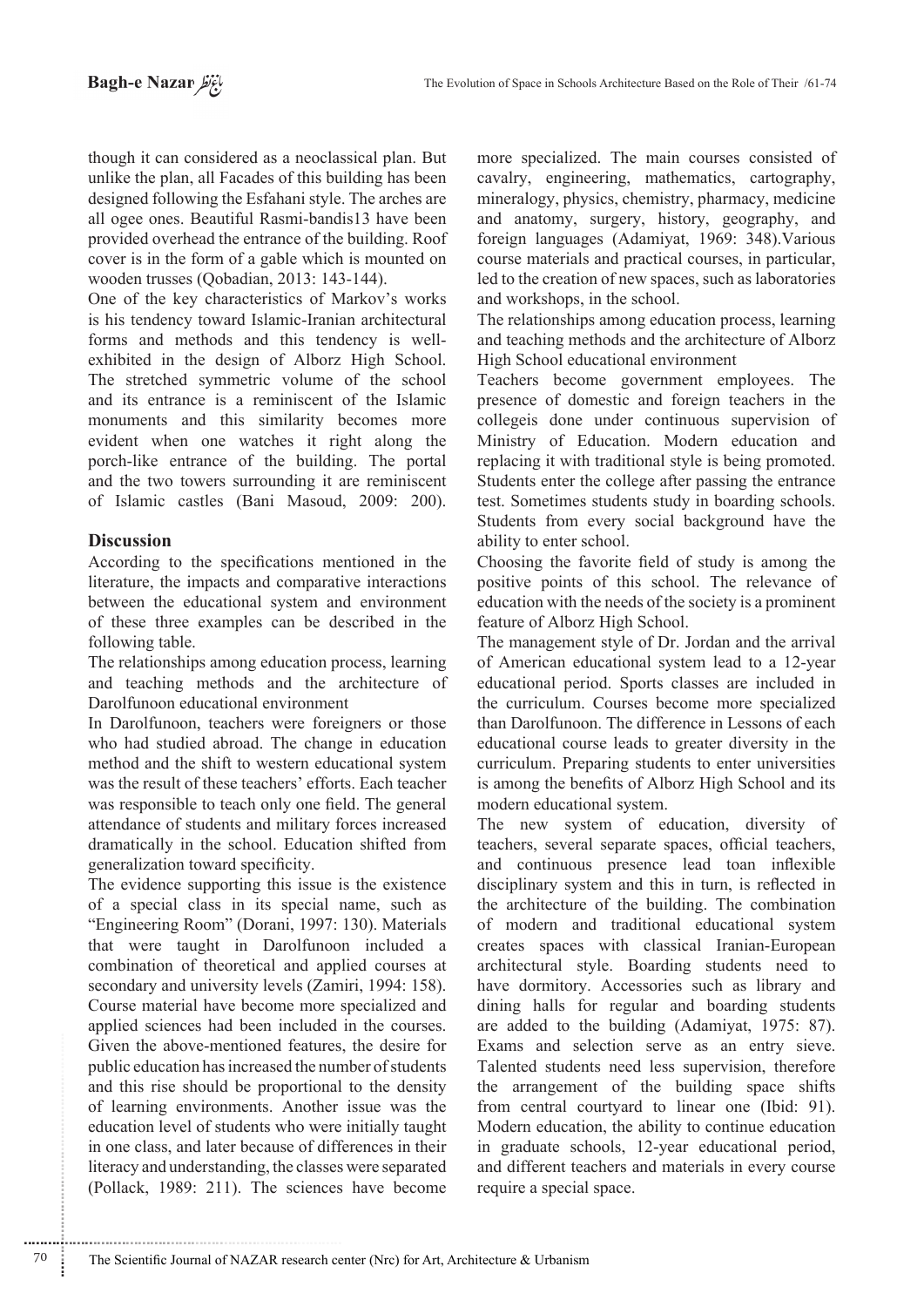One-way relationship between teacher and student, different materials of each course, the lack of interaction between students, and the lack of discussion context are among the significant feature of this school. After finishing their classes, students return to their home or dormitory. The arrival of foreign teachers and those who have graduated abroad creates a new architectural style which follows both the Iranian tradition and the western patterns (Ibid: 95).

## **Tradition Period**

In the traditional education system which is based on teachers-students style, the emphasis is on the focused and student-focused education, different importance of simultaneous education, , teachereducational processes, and seminary system of Sepahsalar school are among the influential factors that led to the formation of collective Madrases (school and mosques corridors), central courtyard, private chambers, spaces for dialogue as well as multi-purpose places for resorting, studying, and living.

Thus, these multi-purpose spaces paved the way for teacher-students interaction as well as the interaction among the students. The existence of religious aspectsis seen not only in the course materials, but also in the spaces, so it can be said that the mosque also served as a school.

## **Transitional Period**

The replacement of the traditional system with a modern one and the establishment of Darolfunoon caused changes in educational processes, training methods, character of students, teachers, and course materials, soone can expect changes in the educational space. In this period, the school is a public institution which through the efforts of intellectuals and reformists and alongside the traditional education system tries to adopt and localize the modern education system.

Although it has added secular materials and new sciences to its contents, but in some courses it has kept the traditional and religious contents, and in some fields of study, especially in the social sciences, interacts with traditional schools. But there are no aspects of traditional interaction between teacher and student, no religious aspect, and no relationship with

living and studying in one place. In the architecture of Darolfunoon, some features of the traditional architecture, such as the introspective spirit and a central yard, have been preserved, but the spaces have found new functions.

Chambers have shifted to classrooms The disappearance of the private chambers which, due to lack of an educational system, have been provided for living and resorting of students was a sign of new educational system arrival.

On the other hand, the existence of the central yard in Darolfunoon revealed the remaining of a traditional educational system. Diversified course materials and specially the inclusion of practical lessons in the curriculum led to constructing modern buildings in the school, such as workshops and laboratories. In Darolfunoon, students were sitting on the chairs and each teacher was teaching separately in a classroom (Mahboubi Ardakani, 1975: 270). The change in teaching methods alters the educational furniture and the space dimensions.

Using more update teaching tools, such as blackboards and maps, changed the light exposure of the space. Unlike the traditional schools which students entered the Madrases directly from the vard, in Darolfunoon, the students had to pass the courtyard and then the corridor to enter their classes. Such an access does not fit the Iranian architecture which is derived from the English architecture of Rolich casern.

## **Modern Period**

The hegemony of modern educational system on the education body of the country generally set aside the tradition education system and manifests in American College (Alborz High School). The relationship between the student and the society become interwoven and the school is no more considered as a special place for special people. Therefore, the introspective feature of the school is vanished and become extroverted.

Considering a 12-year period for education leads to the separation of students and the differentiation of course materials. Then, multiple diverse classes should be created. Constant monitoring of the students is disappeared and they consciously go to school. Therefore, the central courtyard is disappeared and replaced by a linear formation with two side wings.

.......... ....... ........ ........... ...... ....... ........ .......... ...........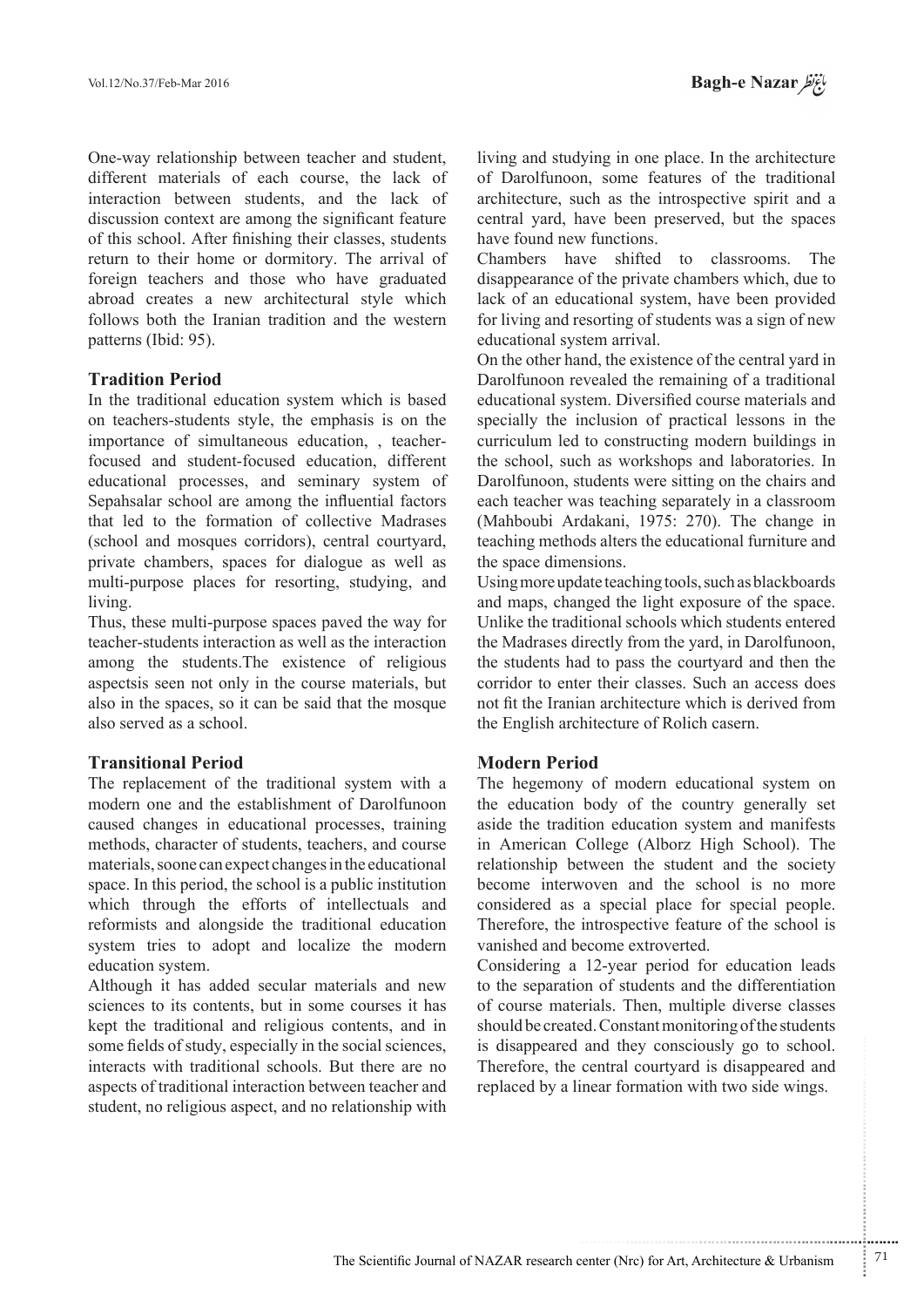# Bagh-e Nazar

Table 6. The relationships among education process, learning and teaching methods and the architecture of Sepahsalar educational environment. Source: authors.

|         |                                                                                                                         |                                                                                                                                                                                                                                                                                                                                                                     |            |               | <b>Learning Method</b>                                              |                                    |                                   |                                   |                                  |  |  |
|---------|-------------------------------------------------------------------------------------------------------------------------|---------------------------------------------------------------------------------------------------------------------------------------------------------------------------------------------------------------------------------------------------------------------------------------------------------------------------------------------------------------------|------------|---------------|---------------------------------------------------------------------|------------------------------------|-----------------------------------|-----------------------------------|----------------------------------|--|--|
|         |                                                                                                                         | <b>Relevant Educational Space</b>                                                                                                                                                                                                                                                                                                                                   |            |               | Pre-<br>studying                                                    | <b>Attending</b><br><b>Classes</b> | <b>Studying</b><br><b>Lessons</b> | <b>Discussion</b>                 | <b>Summary and</b><br>Commentary |  |  |
|         | Lecture                                                                                                                 | Locating a larger space than<br>a chamber in the plan for the<br>gathering of a large number of<br>seminary students to listen the<br>Lecture of their master was so<br>common. This place was called<br>Madras. InSepahsalar, there<br>were a Shabistan and a Madras<br>on both sides of the porch.<br>Sometimes lectures have also<br>been held at the Shabistan. | Classic    |               | Chamber                                                             | Madras or<br>Shabistan             | Chamber,<br>yard, or<br>Shabistan | Madras<br>$(i$ f all<br>gathered) | Chamber                          |  |  |
|         |                                                                                                                         |                                                                                                                                                                                                                                                                                                                                                                     | Sameraie   |               |                                                                     |                                    |                                   |                                   |                                  |  |  |
|         |                                                                                                                         | Most of the time, expositions                                                                                                                                                                                                                                                                                                                                       | Classic    |               |                                                                     |                                    |                                   |                                   |                                  |  |  |
|         | <b>Exposition</b>                                                                                                       | were done in the space of<br>Madras or the personal chamber                                                                                                                                                                                                                                                                                                         | Two-step   |               |                                                                     |                                    |                                   |                                   |                                  |  |  |
|         |                                                                                                                         | of the student.                                                                                                                                                                                                                                                                                                                                                     | Collective |               |                                                                     |                                    |                                   |                                   |                                  |  |  |
|         |                                                                                                                         | This process can be used at the<br>teaching environment                                                                                                                                                                                                                                                                                                             | Sameraie   |               |                                                                     |                                    |                                   |                                   |                                  |  |  |
| Process | Hearing                                                                                                                 |                                                                                                                                                                                                                                                                                                                                                                     | Classic    |               |                                                                     |                                    |                                   |                                   |                                  |  |  |
|         |                                                                                                                         |                                                                                                                                                                                                                                                                                                                                                                     | Two-step   |               |                                                                     |                                    |                                   |                                   |                                  |  |  |
|         |                                                                                                                         |                                                                                                                                                                                                                                                                                                                                                                     | Collective |               |                                                                     |                                    |                                   |                                   |                                  |  |  |
|         | Debate                                                                                                                  | This process needs a large place<br>for collective research and a<br>smaller and more private one for<br>a double debate.                                                                                                                                                                                                                                           | Collective | <b>Method</b> | The plan of ground floor and first floor                            |                                    |                                   |                                   |                                  |  |  |
|         | Narration                                                                                                               | It can occur at any space                                                                                                                                                                                                                                                                                                                                           | Sameraie   |               |                                                                     |                                    |                                   |                                   |                                  |  |  |
|         |                                                                                                                         |                                                                                                                                                                                                                                                                                                                                                                     | Classic    |               |                                                                     |                                    |                                   |                                   |                                  |  |  |
|         |                                                                                                                         |                                                                                                                                                                                                                                                                                                                                                                     | Two-step   |               |                                                                     |                                    |                                   |                                   |                                  |  |  |
|         |                                                                                                                         |                                                                                                                                                                                                                                                                                                                                                                     | Collective |               |                                                                     |                                    |                                   |                                   |                                  |  |  |
|         |                                                                                                                         | Since this process occurs in                                                                                                                                                                                                                                                                                                                                        | Two-step   |               |                                                                     |                                    |                                   |                                   |                                  |  |  |
|         | Velita<br>the presence of master and his<br>tion<br>students, a large place should be<br>provided for such a gathering. | Collective                                                                                                                                                                                                                                                                                                                                                          |            |               |                                                                     |                                    |                                   |                                   |                                  |  |  |
|         | $\mathop{\mathrm{Disputing}}$                                                                                           | In case of master-student<br>disputes, it can occur in the<br>shabistan, but in case of student-<br>student despute, it can occur in<br>the chamber                                                                                                                                                                                                                 | Collective |               | Entrance<br>Dome<br>Porch                                           |                                    |                                   |                                   |                                  |  |  |
|         |                                                                                                                         |                                                                                                                                                                                                                                                                                                                                                                     | Sameraie   |               |                                                                     |                                    |                                   |                                   |                                  |  |  |
|         | $\operatorname{Studying}$                                                                                               | This process can occur in any<br>place which has the capability of<br>being used for studying.                                                                                                                                                                                                                                                                      | Collective |               | Chamber<br><b>Madras</b><br>Library<br><b>Supplies</b><br>Shabistan |                                    |                                   |                                   |                                  |  |  |
|         | Research                                                                                                                | Sameraie<br>Classic<br>This process can occur in any<br>Two-step<br>place which has the capability of<br>being used for studying.<br>Collective                                                                                                                                                                                                                     |            |               |                                                                     |                                    |                                   |                                   |                                  |  |  |
|         |                                                                                                                         |                                                                                                                                                                                                                                                                                                                                                                     |            |               |                                                                     |                                    |                                   |                                   |                                  |  |  |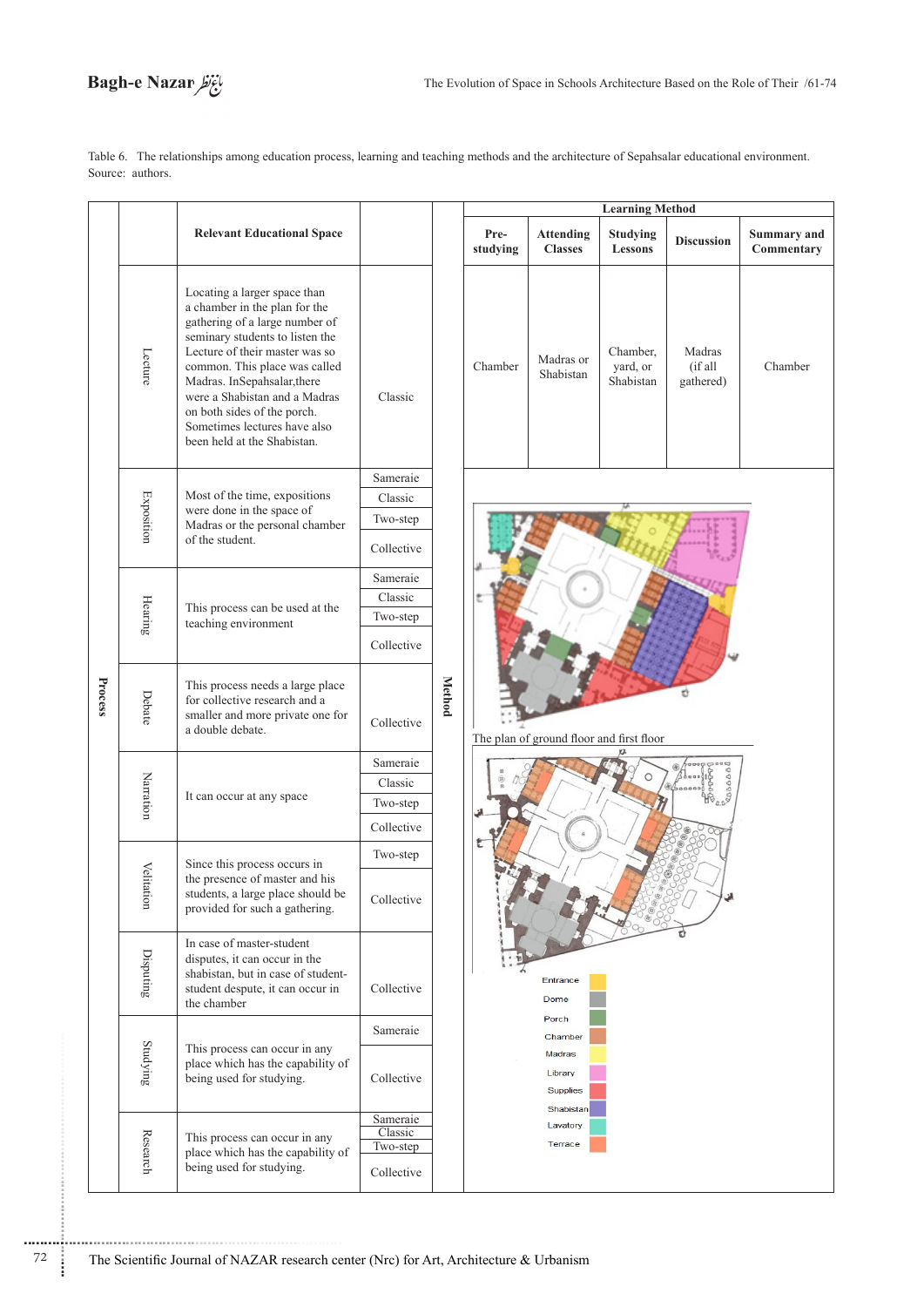## **Conclusion**

From the beginning, the formation and development of the educational system has been based on the requirements of the educational, political, and social system, the impact of other countries, as well as varied global modernized phenomena and in every period, it has been completely transformed. The research hypothesis which is based on the synchronization of educational system and environment, corresponds with the summary obtained from the "Discussion". The educational system had several milestones during the traditional, transitional, and modern periods and at the same time, has evolved the educational environments. In the first period, Sepahsalar School, which was known as Tehran's prominent mosque-school, was established following the traditional education system. This school has been established with traditional architecture and based on the principles and practices of Iranian architecture. Its educational system is based on the dominance of religious materials, theoretical, listening, and speaking methods, the interactive relationship between master and disciple, between living and studying, and among the students. It has been associated with characteristics of this type of schools:

• The existence of spaces for religious ceremonies, especially for prayer

• The existence of large spaces for lectures and multifunctional spaces in various scales and in the form of closed (chamber and Madras), half-closed (Madras porch and chamber's counter), and open (yards and terraces) spaces:

• The existence of chambers for living, teaching, and learning.

In the next period, the arrangements of the arrival of modern educational system is prepared. Darolfunoon, which acts as a bridge between tradition and early modernity of the educational system, involves signs of this shift in its architecture.

In the third period, Alborz High School, with its modern educational system and location, brings about the sign of shift accomplishment. Architecture act as a vessel for human activities, each educational system demands a specific activity, therefore in variation in education, teaching method or course materials is reflected in its contemporary architecture. The other three subsets of the educational system, which are trainer, learner and materials have their own effects on the transformation of educational environment. Based on this interpretation, one can feel the direct impact of the educational system on educational spaces. Suggestions for future research are based on the impact of other factors of the educational system on educational architecture and construction.

#### **Endnote**

1. "Maktab" is an Arabic word meaning elementary school. Though it was primarily used for teaching children in reading, writing, grammar and Islamic studies. Other practical and theoretical subjects were also often taught. Until the 20th century, maktabs were the only means of mass education in much of the Islamic world

2. Henry-René d'Allemagnewas a French tourist which due to his intense interest in antiques traveleda lot to the East. In 1898, he visited Samarkand. Bokhara. Khiveh. and Eshqabad and collected many artistic works such as carpets, textiles, brocade and old metal objects and brought to France. The next year he planned to travel to Iran and visited this country twice. In these two journeys he wrote a four-volume travelogue. In the first two volumes, he explored the social-political system of the Qajar government and in two next volumes, he narrated his memories of Iran.

3. Robert Hillenbrand is the chief of Islamic Art Department in university of Edinburg, Scotland. After finishing his studies at the universities of Cambridge and Oxford in 1971, Hillenbrandstarted teaching Fine Arts in the University of Edinburgh, and in 1989 was appointed as the head of Islamic Art department at Edinburg University.

4. Markus Hattstein is an independent author who lives in Berlin. He has done several studies in fields of sociology, philosophy, and religion and published several relevant articles. More ever, he has written some books about architecture and arts' history.

5. Peter Deliu is a professor of history and sociology at the University of Witwatersrand. Johannesburg, South Africa.

6. Ilya Pavlovich Ptrushevsky was born in 1898 in Kiev. He finished his academic education at the universities of Azerbaijan. Ptrushevsky have done researches about the Islamic world

7. Zij is the generic name applied to Islamic astronomical books that tabulate parameters used for astronomical calculations of the positions of the Sun, Moon, stars, and planets. The name is derived from the Middle Persian term zih or zīg, meaning cord.

8. Magsurah (literally "closed-off space"), an enclosure, a box or wooden screen near the mihrab or the center of the gibla wall, which was originally designed to shield a worshipping ruler from assassins. The imam officiating inside the maqsurah typically belonged to the same school of law to which the ruler belonged.

9. Shabestan or Shabistan is an underground space that can be usually found in traditional architecture of mosques, houses, and schools in ancient Persia (Iran). These spaces were usually used during summers and could be ventilated by windcatchers and ganats.

10. August Krziz is one of seven persons who were invited by Davoudkhan, during his journey to Austria as the representative of Amir Kabir, to teach Iranian students in Darolfunoon

11. August Krziz is one of seven persons who were invited by Davoudkhan, during his journey to Austria as the representative of Amir Kabir, to teach Iranian students in Darolfunoon.

12. Nikolai Markov was born in 1882 in Tbilisi in a noble family of the Tsarist Russia. In 1910, he graduated from the Academy of Fine Arts in St. Petersburg and then studied until 1914 in the Persian Faculty of Oriental Studies of the university. This Russian architect built more than twenty architectural works in Iran, especially in Tehran, and is considered as a pioneer of modern architecture in Iran.

13. Rasmi-bandi' is a technique from Iranian classical architecture for construction of domes and to cover vaults, which usually has been used in 'Bazar'

...........................................................

.......... ....... ........ ........... ...... ....... ........ .......... ...........